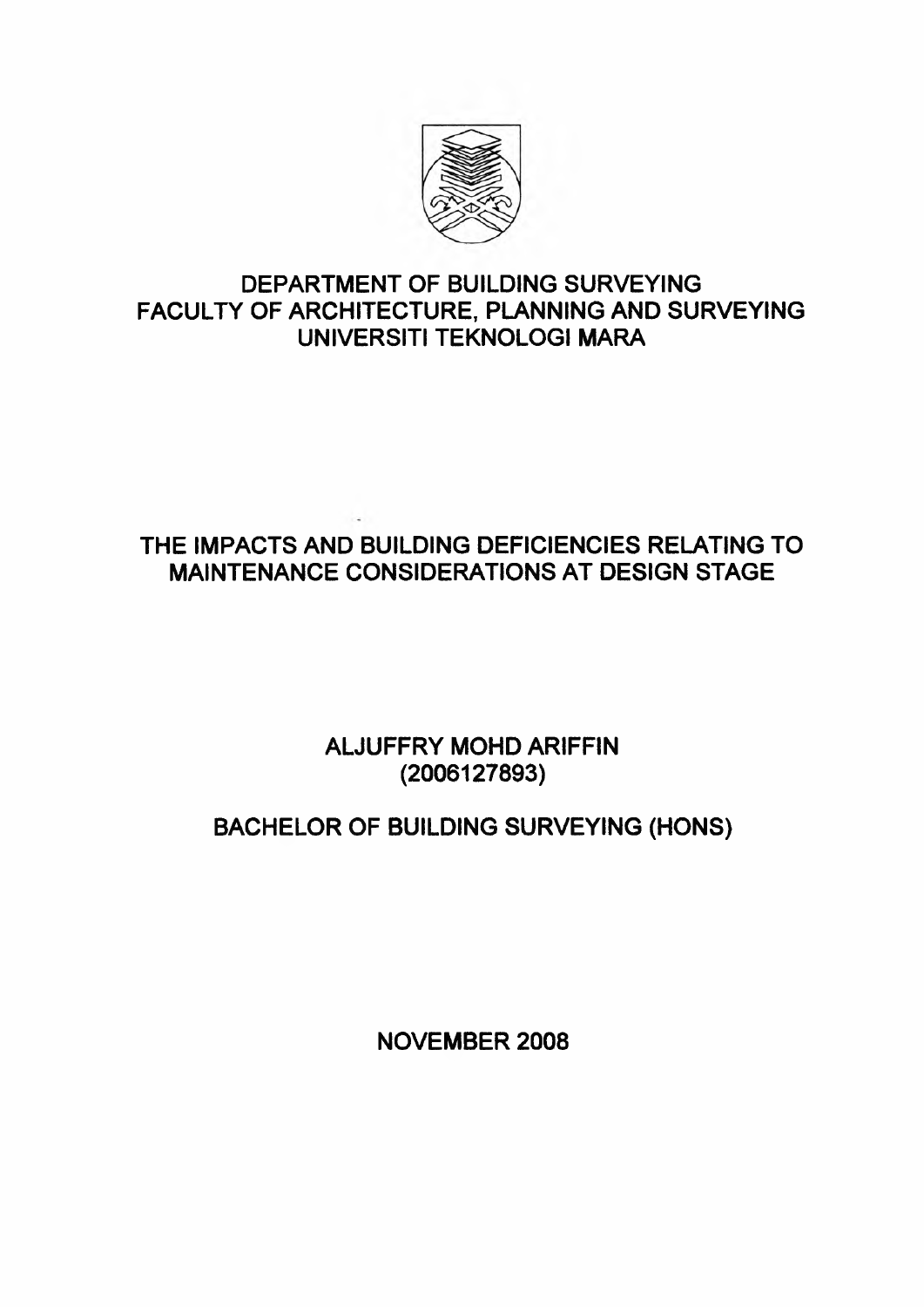#### *ABSTRACT*

The awareness of having maintenance considerations during design has often neglected by the construction personnel at every stage. This situation has contributed many negative effects towards the completion, and also to the building itself. The research will focus on what are the maintenance considerations during design and also the impacts towards the building. Building owners are beginning to accept that it is not in their best interest to carry out maintenance in a purely manner, but that it should be planned and managed as efficiently as any other corporate activity. This has placed new demands on building owners, requiring them to adopt a more systematic approach of their work. This is where the concept of design for ease of maintenance comes in. This research also reviews on the issues of design maintenance factors in design aspects and proposes factors for designers to take into account during design stage.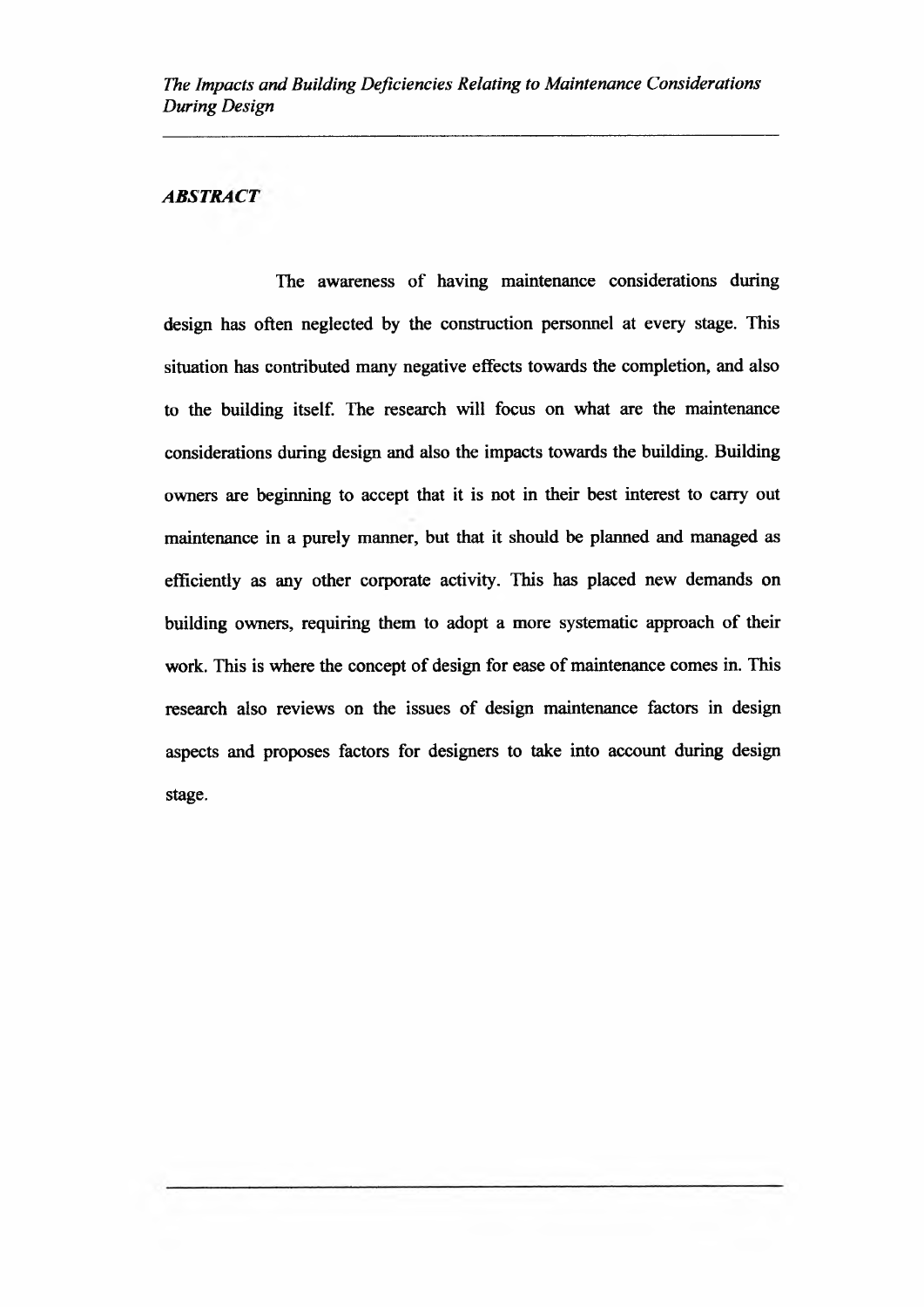#### **TABLE OF CONTENT**

### **CHAPTER/TITLE PAGE**

# **Chapter 1: INTRODUCTION**

| 1.1 | Introduction                |  |
|-----|-----------------------------|--|
| 1.2 | Problem statement           |  |
| 1.3 | Scope of Work               |  |
| 1.4 | The Objective               |  |
| 1.5 | <b>Research Methodology</b> |  |

# **Chapter 2: MAINTENANCE AT DESIGN STAGE**

| 2.1 | Maintenance Factors during Design Stage                        |    |
|-----|----------------------------------------------------------------|----|
|     | Maintenance Personnel in the Design Stage Process<br>2.1.1     | 11 |
| 2.2 | Other Maintenance Factors in Design Stage Process              | 13 |
|     | <b>Easy Maintainability Concept</b><br>2.2.1                   | 13 |
| 2.3 | Building Design and its Impacts to Future Building Maintenance |    |
| 2.4 | Natures and Elements of Building Design                        | 17 |
| 2.5 | Designing a Building                                           | 20 |
|     | <b>Building Design Factors</b><br>2.5.1                        | 21 |
| 2.6 | <b>Contribution of Design and Maintenance</b>                  | 22 |
| 2.7 | <b>Preventing Building Deficiencies</b>                        | 24 |

# **Chapter 3: BUILIDING MAINTENANCE**

| 3.1 | Definition of Building Maintenance | 25 |
|-----|------------------------------------|----|
| 3.2 | Maintenance Objectives             | 26 |
| 3.3 | Maintenance for a Building         | 29 |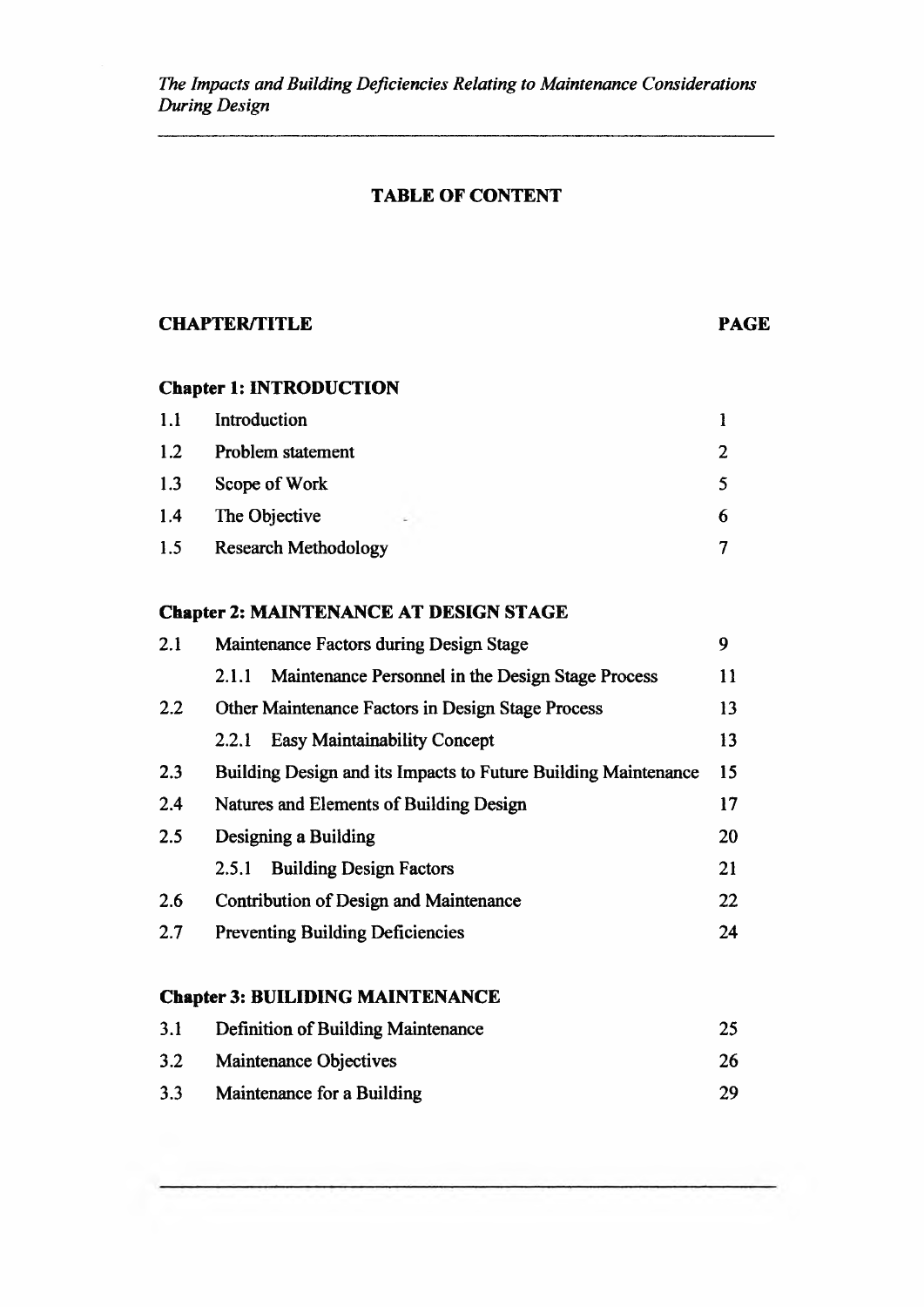*The Impacts and Building Deficiencies Relating to Maintenance Considerations During Design*

| 3.4 |                             | <b>Maintenance Policy</b>                                      |    |
|-----|-----------------------------|----------------------------------------------------------------|----|
| 3.5 | <b>Maintenance Planning</b> |                                                                | 33 |
|     | 3.5.I                       | <b>Preventive Maintenance</b>                                  | 35 |
|     |                             | 3.5.2 Corrective Maintenance                                   | 35 |
|     |                             | 3.5.3 Maintenance Program                                      | 35 |
| 3.6 |                             | <b>Connection between Particular Personnel and Maintenance</b> | 37 |

# **Chapter 4: CASE STUDIES AND FINDINGS**

| 4.1 | Introduction                                          |    |
|-----|-------------------------------------------------------|----|
| 4.2 | Methods Conducting the Research                       | 40 |
|     | <b>Comprehensive Condition Survey Report</b><br>4.2.1 | 41 |
|     | Questionnaires Distribution<br>4.2.2                  | 42 |
|     | <b>Preliminary Interviews</b><br>4.2.3                | 42 |
|     | 4.2.4 Text Materials                                  | 42 |
| 4.3 | Case Study 1: Istana Budaya                           | 43 |
| 4.4 | Case Study 2: International Islamic School            | 57 |
| 4.5 | Case Study 3: University Kuala Lumpur                 | 63 |
| 4.6 | The Findings; Surveys, questionnaires and Interviews  | 66 |
|     | The Survey<br>4.6.1                                   | 66 |
|     | The Questionnaires and Interviews<br>4.6.2            | 70 |

# **Chapter 5: CONCLUSION AND RECOMMENDATION**

| 5.1 | Conclusion        | 87 |
|-----|-------------------|----|
| 5.2 | Recommendation    | 91 |
|     | <b>REFERENCES</b> | 92 |
|     | <b>APPENDIXES</b> | 83 |